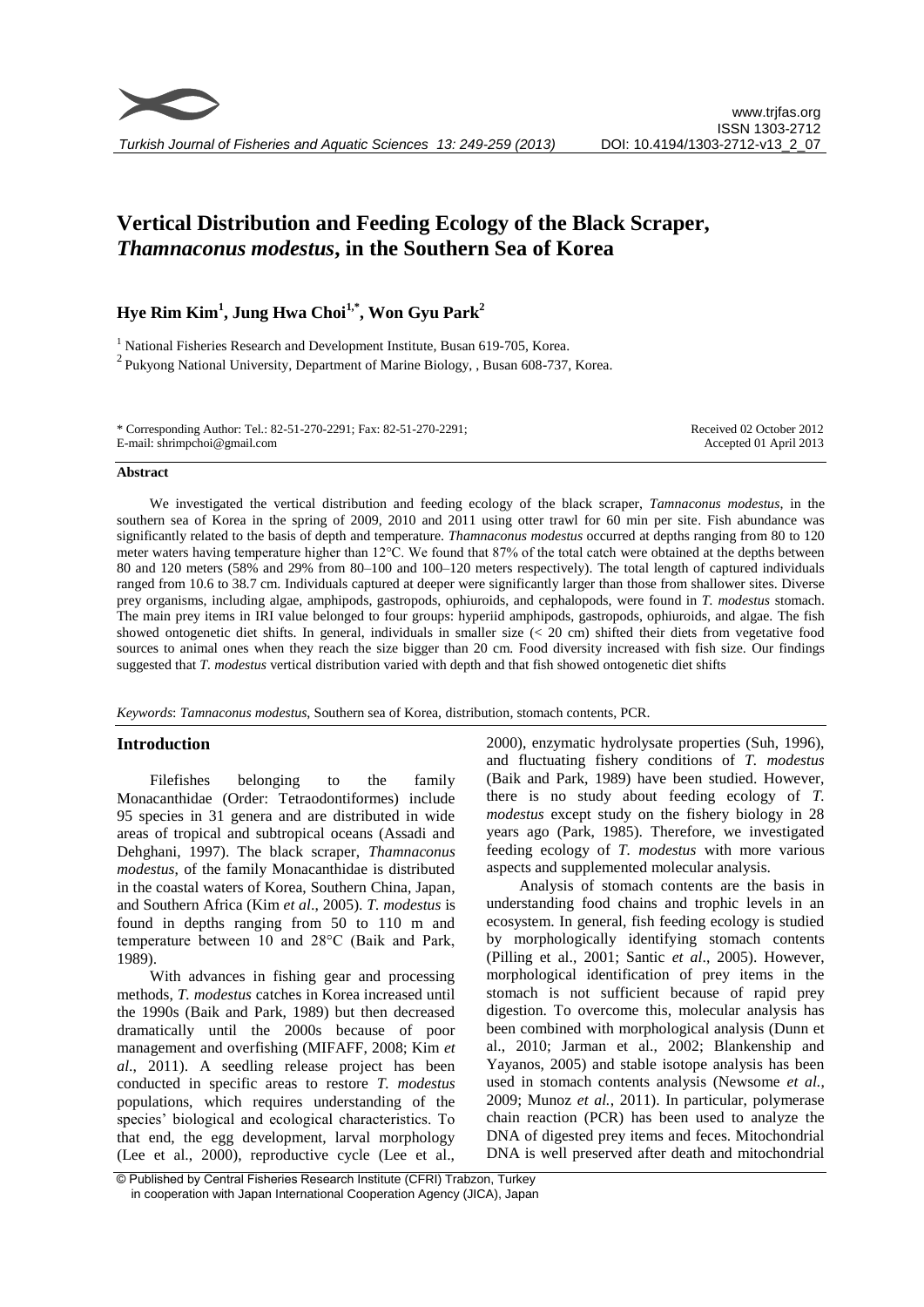primers are widely available (Lee, 2011). COI primers amplify a portion of the mtCOI gene, which appears to be the most conserved protein-coding gene in the mitochondrial genome of animals (Folmer *et al.*, 1994) and can be used to assess DNA from a wide range of phyla (invertebrates and vertebrates) (Blankenship *et al.*, 2005). The species of the family Monacanthidae are characterized by small mouths and specialized teeth (Kwak *et al.*, 2003), therefore, such molecular genetic analysis are needed to analyze the stomach contents of *T. modestus* 

Therefore, we assessed *T. modestus* stomach contents by using morphological and molecular analyses. Our results will provide information for improving fisheries resource management.

# **Materials and Methods**

#### **Sampling**

Survey was conducted at 42 stations in the southern sea of Korea in the spring of 2009, 2010, and 2011 (Figure 1). The sampling stations were located from 32°25′ to 35°25′ N and from 124°25′ to 129°25′ E. Samples were collected between the depths of 40 and 140 m by using an otter trawl with 20-mm mesh size and a mouth opening approximately 40 m in width and 4 m in height. The trawl was towed for 60

min at 3–4 knots by *Tamgu-20* of the National Fisheries Research & Development Institute (NFRDI). During sampling, the depth, salinity, and temperature were measured using a CTD profiler (Sea-Bird SBE 9). Specimen total length (TL, nearest 0.1 cm) and body weight were measured (nearest 0.1 g) and stomachs of 211 were removed and preserved in 94% ethanol.

#### **Laboratory Analysis**

Stomach contents were identified to the lowest taxonomic level under a microscope (JP/SZX 51 and JP/SZX 7; Olympus, Tokyo, Japan) by using previously published references (Hong *et al.*, 2006; Min *et al.*, 2004; Chihara and Murano, 1997). The number of prey items was counted, and their wet weight was measured to the nearest 0.01 g by using a scale (MS–300; Motex, Seoul, South Korea). Unidentifiable prey items in the stomachs were analyzed with molecular analysis methods after measuring the weight and number of each prey.

DNA was extracted using the DNeasy Blood & Tissue Kit (Qiagen, Venlo, The Netherlands). Universal primers amplifying portions of the mitochondrial cytochrome oxidase I (mtCOI) gene were used for PCR. Primer sequence and product lengths are shown in Table 1. PCR was conducted



**Figure 1**. Study area. Triangles are the stations.

**Table 1.** Sequences and product lengths of mitochondrial DNA primers

| Primer name | Primer sequence $(5^{\circ}-3^{\circ})$ | Fragment length |
|-------------|-----------------------------------------|-----------------|
| LCO1490     | 5'-GGTCAACAAATCATAAAGATATTGG-3'         | 710 bp          |
| HCO2198     | 5'-TAAACTTCAGGGTGACCAAAAAATCA-3'        | $710 b$ p       |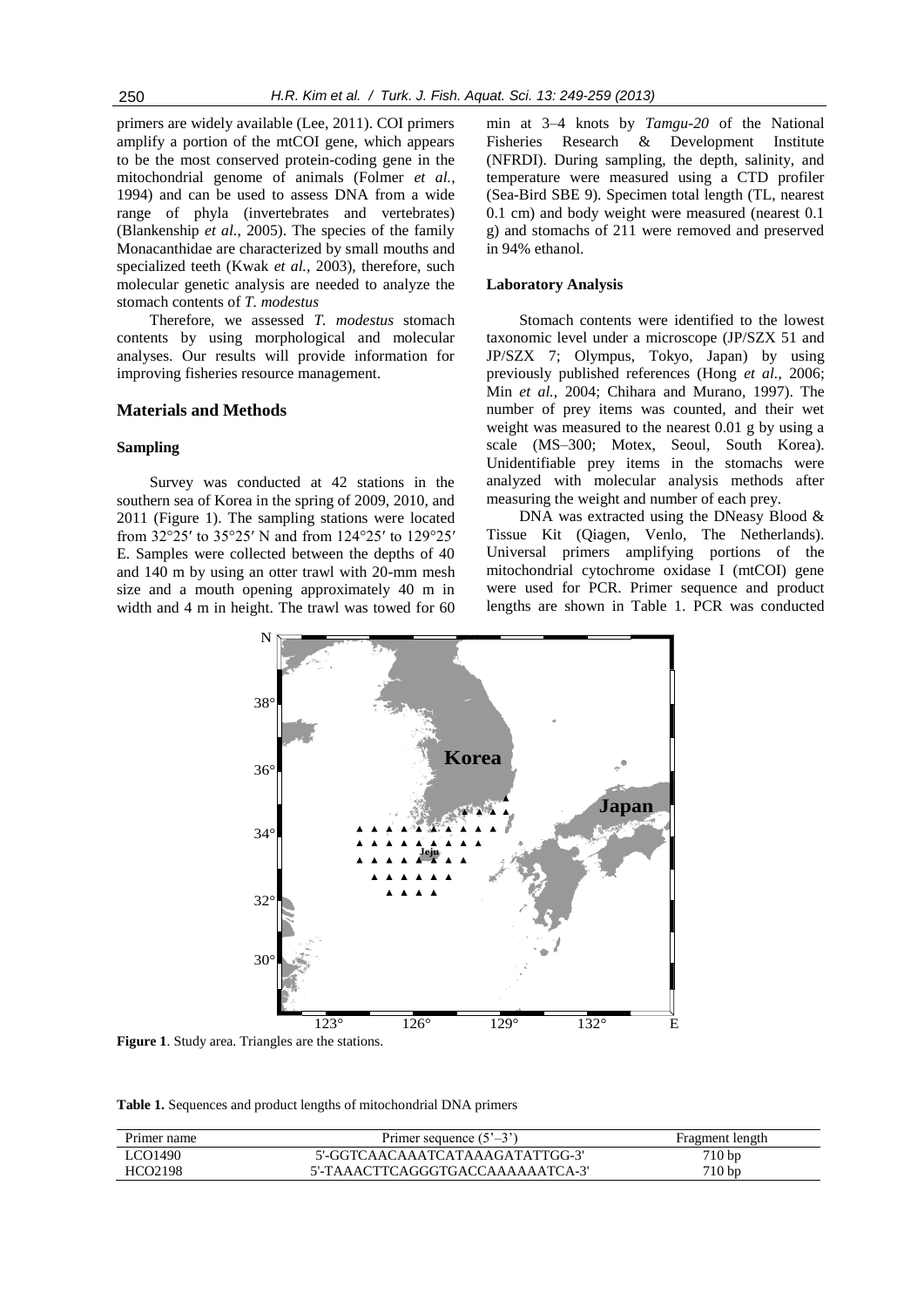using a Bio-Rad Tetrad2 thermocycler (Hercules, CA, USA) under the following conditions: 11 min at 95°C, followed by 35 cycles at 95°C for 1 min, 50°C for 1 min, 72°C for 1 min, and 72°C for 5 min for the final extension. DNA sequence was determined using the ABI 3130xl Genetic Analyzer (Applied Biosystems, Carlsbad, CA, USA). The DNA sequences were analyzed with the Basic Local Alignment Search Tool (BLAST) software provided at *http://www.ncbi.nih.gov* to identify the prevalence of each sequence.

#### **Data Analysis**

To evaluate the feeding ecology, we analyzed the vacuity index (VI), index of relative importance (IRI, %) and dietary breadth index (DBI). VI was calculated using the equation described by Molinero and Flos (1992):

 $VI = N_1/N_2 \times 100$ 

where  $N_1$  is the number of empty stomachs and  $N_2$  is number of total stomachs.

IRI is used for describing major prey items (Pinkas *et al.*, 1970). IRI of each food item was calculated using the following equation:

 $IRI = (\% N + \% W) \times \% O$ 

where % N is the number of each prey items as a percentage of the total number of prey items identified, % W is the percentage in wet weight of each prey item, and % O is the frequency of occurrence for each prey item in the total number of stomachs examined.

DBI was calculated using the following equation ( Krebs, 1989):

 $B_{I} = 1/n - 1$  ( $1/\sum_{j}P_{ij}^{2} - 1$ )

where  $B_1$  is Levin's standardized index for predator I,  $p_{ii}$  = proportion of diet of predator I that consumed prey  $i$ , and  $n =$  number of prey categories. This index ranges from 0 to 1; low values indicate diets dominated by a few prey items (specialist

predators), and higher values indicate generalist diets (Gibson and Ezzi, 1987; Krebs, 1989). This value was regarded as low  $(0 - 0.39)$ , intermediate  $(0.4 - 0.6)$ , high  $(0.61 - 1)$  (modified of Grossman, 1986).

# **Statistical Analysis**

Nonmetric multidimensional scaling (nMDS) and Cluster analysis were used to evaluate similarities among sampling sites with depth, bottom temperature, and salinity, using catches as a factor by statistical tests in PRIMER, version 5 (Ivybridge, UK). A similarity matrix was constructed using the Bray– Curtis similarity coefficient. This matrix was used in constructing two–dimensional ordinations of the multidimensional relationships among all samples. The stress value of below 0.2 was useful for interpreting relationships among samples (Clarke, 1993). Analysis of similarity (ANOSIM) was used to assess significant differences between groups separated by nMDS and Cluster analysis. Sampling depths were categorized randomly into 20-m intervals. TheVI and DBI of each size class was assessed using regression analysis. Kruskal–Wallis (hereafter K–W) tests in MINITAB, version 12 (State College, PA, USA) were used to compare the individual TLs and mean depths.

#### **Results**

#### **Fish Abundance**

*T. modestus* occurred at 19 of 42 sampling stations. Fish abundance significantly differed by depth (20-m intervals, K–W test,  $P < 0.05$ ) (Figure 2); 87% of the total catch was obtained between 80 and 120 m, catch in depth of 80−100 m was more high (58% in 80−100 m and 29% in 100−120 m). Sampling stations were grouped by whether the fish



**Figure 2**. Total catch of *Thamnaconus modestus* by depth in 2009, 2010 and 2011.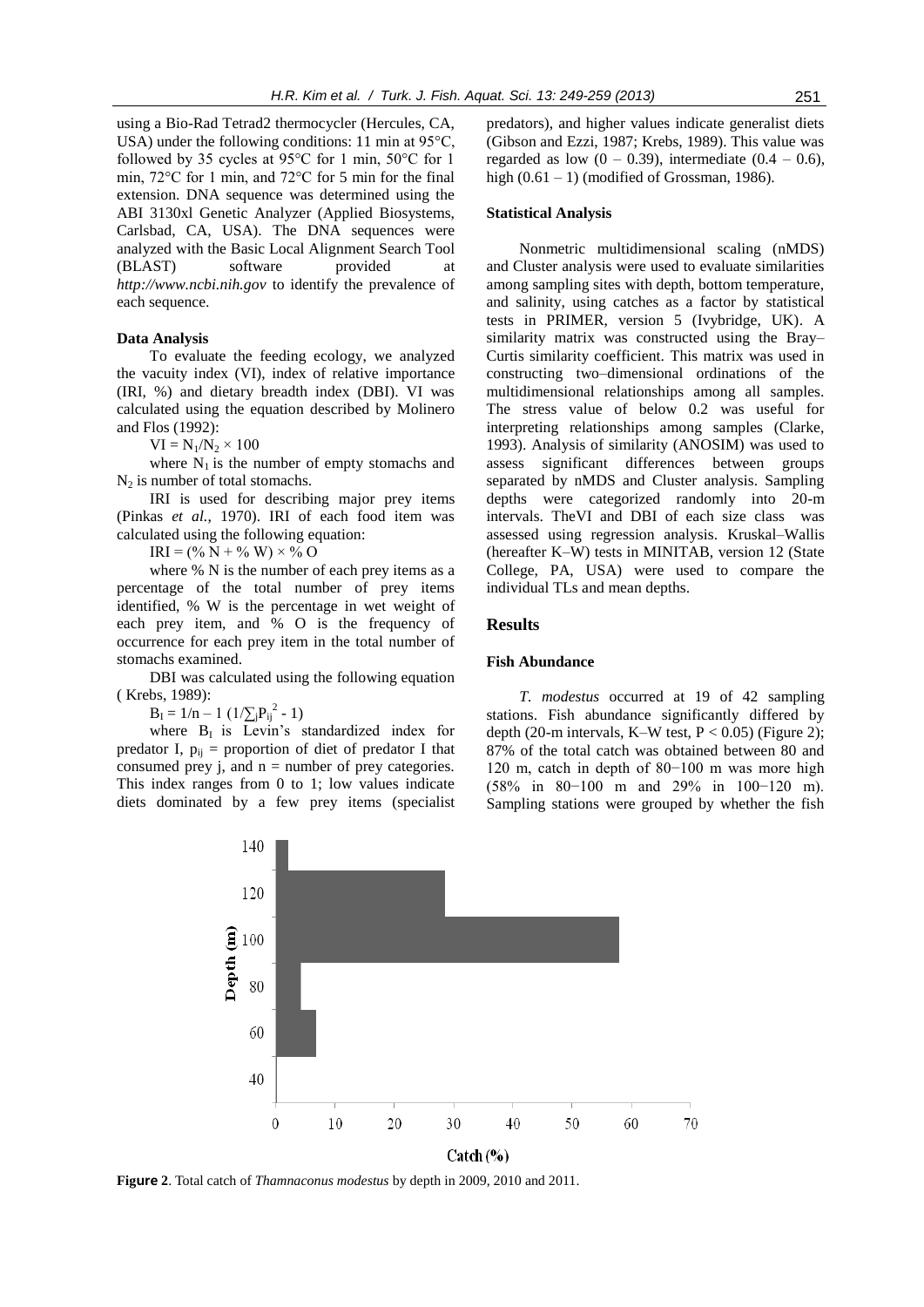was captured or not. Group A was stations where *T. modestus* was not captured, group B was stations where the fishes were captured. Main cause of the grouping was water temperature. The temperature was 12°C (nMDS analysis; Stress = 0.02, ANOSIM; Global R=0.155, P < 0.01) (Figure 3). *T. modestus* TL was significantly greater at deeper depths than at shallower depths (K–W test,  $P < 0.05$ ) (Figure 4).



**Figure 3**. Dendrogram of Bray-Curtis similarity and nMDS ordination plots based on the community similarity of each station in 2009, 2010 and 2011. A circle show similarity between each station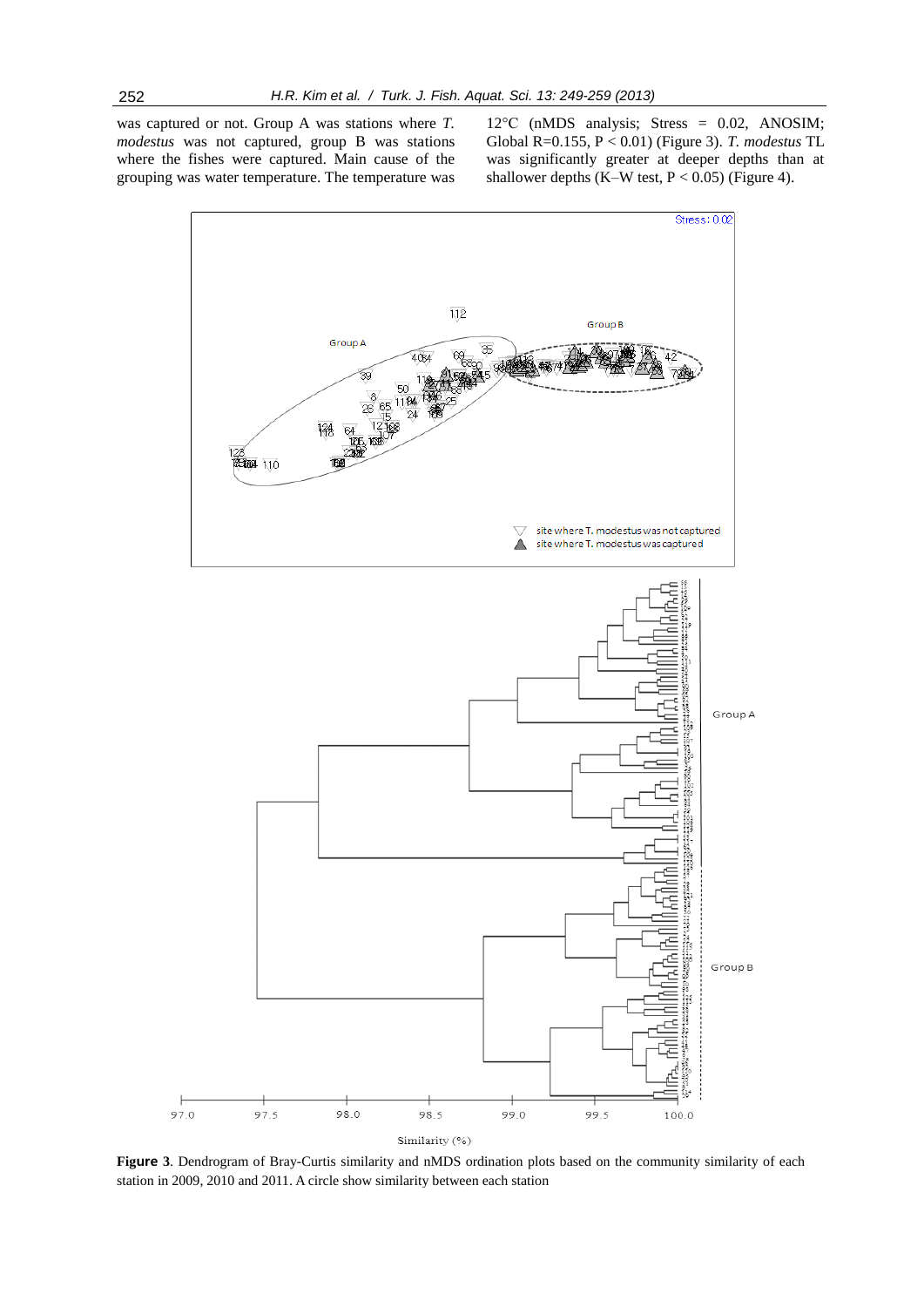

**Figure 4**. Length frequency distribution of *Thamnaconus modestus* by depth in 2009 (a), 2010 (b) and 2011 (c).

## **Prey Composition**

A total of 48 prey items of which 46 and 2 morphologic and molecular analysis, respectively were identified, including 46 by morphological analysis and 2 by molecular analysis. Most of the prey items belonged to four groups: hyperiid amphipods, gastropods, ophiuroids, and algae. These 4 prey groups represented 93.6% of frequency of occurrence, 66.9% of IRI and 63.0% of total weight. Hyperiid amphipods accounted for 18.7% of IRI, 36.8% of frequency of occurrence and 2.0% of total weight. Ophiuroids made up 10.9% of IRI, 31.6% of occurrence frequency, and 22.3% of total weight. Algae accounted for 28.4% of IRI, 73.1% of occurrence frequency, and 23.6% of total weight. Gastropods made up 10.7% of IRI, 36.8% of occurrence frequency, and 15.0% of total weight. A small amount of fish was also found and accounted for 1.1% of total weight and 0.02% of IRI (Table 2).

Molecular analysis identified 60.1% of the unidentified prey items to the species level. Eight prey items unidentified by morphological analysis were successfully identified by molecular analysis. The eight prey items were classified under two taxon,

these included *Todarodes pacificus* and *Nerita* spp., which accounted for 6.3% and 14.5% of the total weight, respectively. The sequence polymorphism of *Nerita* spp. ranged from 9 to 25 bp and that of *T. pacificus* was 4 bp.

# **Ontogenetic Diet Shifts**

Amphipods and algae were found in the stomach of all size classes (Figure 5). Algae were the most important prey group in small size classes  $(\leq 20.0 \text{ cm})$ in TL). In general, proportion of algae in stomach contents increased with decreasing body sizes. Algae accounted for 91.1% (≤15 cm), 62.6% (15–20 cm), 7.9% (20–25 cm), 19.8% (25–30 cm), 19.7% (30–35 cm), and 9.5% (35–40 cm) of the weight. Among prey items, hyperiid amphipods were also found in all body sizes with varying proportions:  $8.9\%$  ( $\leq$ 15 cm), 29.4% (15–20 cm), 36.5% (20–25 cm), 12.6% (25–30 cm), 25.4% (30–35 cm), and 9.1% (35–40 cm). The proportion of gastropods increased with increasing size. Nektonic cephalopods appeared in individuals > 20 cm. Stomach contents in the 25–30-cm size class were dominated by gastropods and ophiuroids, which accounted for 27.0% and 26.8% of the total weight,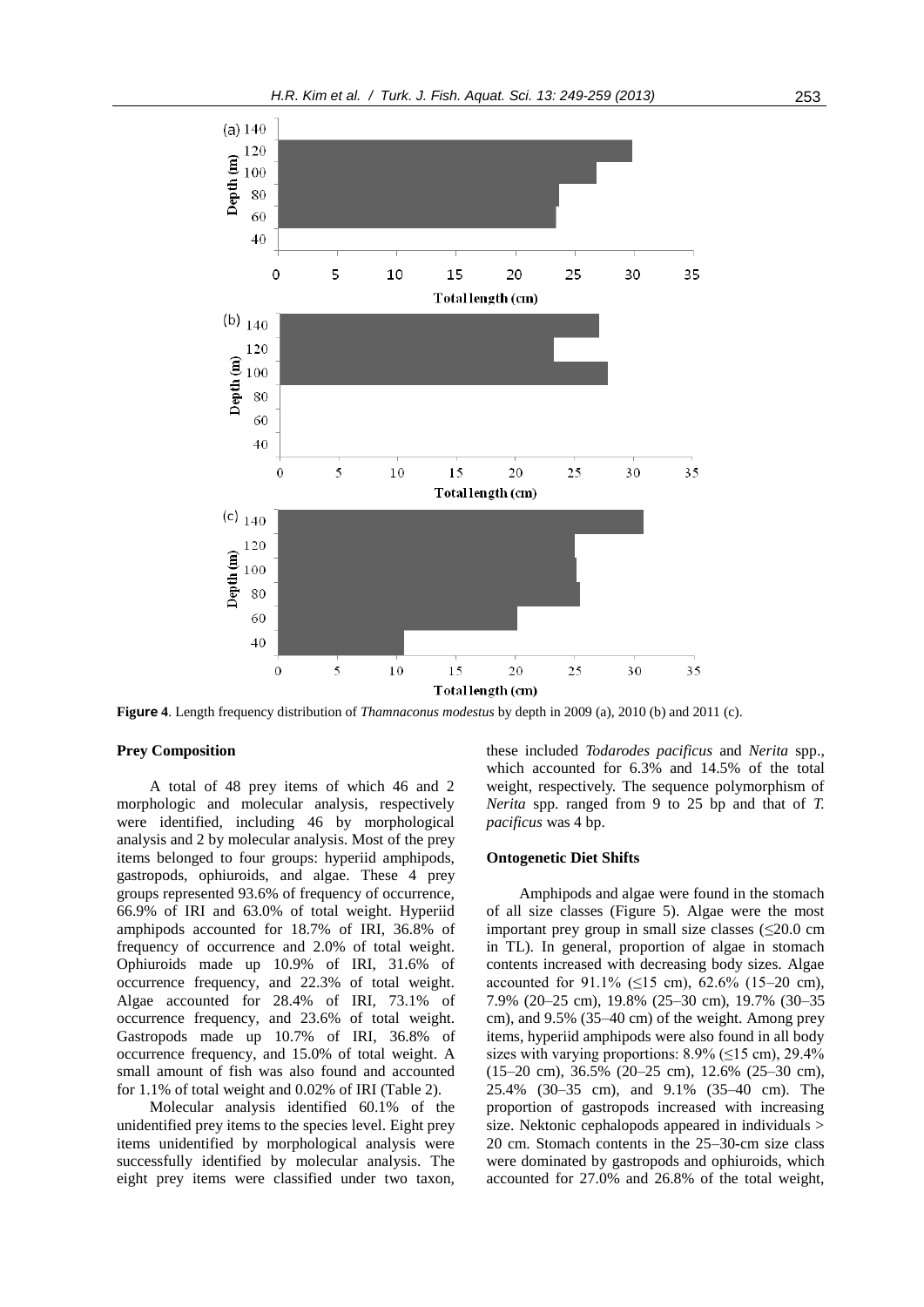| Prey organisms<br>Crustacea |             |             |                                         | %O   | $\%$ W           | $\%N$   | %IRI             |
|-----------------------------|-------------|-------------|-----------------------------------------|------|------------------|---------|------------------|
|                             |             |             | Unidentified                            | 5.3  | 3.9              | 2.6     | 0.5              |
|                             | Amphipoda   |             |                                         |      |                  |         |                  |
|                             |             | Caprellidea |                                         | 26.3 | 4.6              | 12.6    | 6.0              |
|                             |             |             | Caprella aequilibra                     | 4.1  | 0.1              | 0.9     |                  |
|                             |             |             | Caprella kroyeri                        | 8.2  | 0.5              | 4.6     |                  |
|                             |             |             | Caprella scaura                         | 0.6  | $+$              | 0.3     |                  |
|                             |             |             | Unidentified                            | 14.0 | 4.0              | 6.9     |                  |
|                             |             | Gammaridea  |                                         | 42.1 | 2.1              | 23.8    | 12.8             |
|                             |             |             | Ampithoe valida                         | 0.6  | $\! +$           | 0.1     |                  |
|                             |             |             | Atylus japonicus                        | 0.6  | $+$              | 0.1     |                  |
|                             |             |             | Jassa sp.                               | 4.1  | $0.1\,$          | 0.9     |                  |
|                             |             |             | Metopa sp.                              | 15.2 | 0.5              | 10.5    |                  |
|                             |             |             | Podocerus hoonsooi                      | 3.5  | $\boldsymbol{+}$ | 0.4     | $\! +$           |
|                             |             |             | Pontogeneia rostrata                    | 1.8  | $\boldsymbol{+}$ | 0.6     |                  |
|                             |             |             | Stenothoe valida                        | 0.6  | $+$              | 0.1     |                  |
|                             |             |             | Unidentified                            | 17.5 | 0.4              | 9.2     |                  |
|                             |             | Hyperiidea  |                                         | 36.8 | 2.0              | 29.0    | 18.7             |
|                             |             |             | Brachyscelus crusculum                  | 9.9  | 0.6              | 6.9     |                  |
|                             |             |             | Oxycephalidea                           | 0.6  | $+$              | 0.1     |                  |
|                             |             |             | Oxycephalus clausi                      | 4.1  | 0.8              | 1.9     |                  |
|                             |             |             | Phronima sedentaria                     | 0.6  | 0.3              | 0.1     |                  |
|                             |             |             | Platyscelus sp.                         | 0.6  | $+$              | 0.1     |                  |
|                             |             |             | Proscina birsteini                      | 0.6  | $+$              | 0.5     |                  |
|                             |             |             | Themisto sp.                            | 40.9 | 1.3              | 21.3    |                  |
|                             |             |             | Vibilia armata                          | 0.6  | $+$              | 0.1     |                  |
|                             | Decapoda    |             |                                         |      |                  |         |                  |
|                             |             | Anomura     |                                         |      |                  |         |                  |
|                             |             |             | Galatheidae                             | 2.3  | 0.1              | 0.5     | $^{+}$           |
|                             |             | Brachyura   |                                         | 1.8  | 0.4              | 1.0     | $\boldsymbol{+}$ |
|                             |             | Macrura     |                                         | 2.3  | 1.8              | 2.1     | 0.1              |
|                             |             |             | Acetes sp.                              | 0.6  | $+$              | 0.1     |                  |
|                             |             |             | Unidentified                            | 2.3  | 1.7              | 2.1     |                  |
|                             | Isopoda     |             |                                         | 0.6  | $\! + \!\!\!\!$  | 0.1     | $^{+}$           |
| Mollusca                    |             |             |                                         |      |                  |         |                  |
|                             | Bivalvia    |             |                                         | 7.0  | 0.3              | 1.1     | 0.1              |
|                             |             |             | Barbatia foliata                        | 1.75 | $+$              | 0.4     |                  |
|                             |             |             | Hawaiarca uwaensis                      | 2.3  | $+$              | 0.3     |                  |
|                             |             |             | Unidentified                            | 2.9  | 0.3              | 1.0     |                  |
|                             | Gastropoda  |             |                                         | 36.8 | 15.0             | 6.6     | 10.7             |
|                             |             |             | Calliostoma multiliratum                | 0.6  | $\, +$           | 0.1     |                  |
|                             |             |             | Cavolinia inflexa                       | 1.8  | $0.1\,$          | 0.4     |                  |
|                             |             |             | Clio pyramidata                         | 1.2  | 0.1              | 0.6     |                  |
|                             |             |             | Collonista amakusaensis                 | 0.6  | $+$              | 0.1     |                  |
|                             |             |             | Columbellopsis bella                    | 0.6  | $^{+}$           | $0.1\,$ |                  |
|                             |             |             | Cuvierina<br>columnella                 | 0.6  | 0.1              | 0.2     |                  |
|                             |             |             | columnella<br>Cypraeidae                | 0.6  | $^+$             | 0.1     |                  |
|                             |             |             | Hybochelus<br>cancellatus<br>orientalis | 1.2  | $^+$             | 0.2     |                  |
|                             |             |             | Nerita sp.                              | 29.2 | 14.5             | 3.5     |                  |
|                             |             |             | Pyramidellidae                          | 9.9  | 0.3              | 1.4     |                  |
|                             |             |             | Teinostoma lucida                       | 0.6  | $+$              | 0.1     |                  |
|                             | Cephalopoda |             |                                         | 36.8 | 6.9              | 0.1     | 3.4              |
|                             |             |             | Todarodes pacificus                     | 37.4 | 6.3              | 4.5     |                  |
|                             |             |             | Unidentified                            | 0.6  | 0.6              | 0.1     |                  |
| Pisces                      |             |             |                                         |      |                  |         |                  |
|                             |             |             | Unidentified                            | 0.6  | 1.1              | 2.3     | $^{+}$           |
| Porifera                    |             |             |                                         | 11.1 | 2.6              | 3.7     | $0.9\,$          |
| Polychaeta                  |             |             |                                         | 1.2  | $0.1\,$          | 0.4     | $^+$             |
| Ophiuroidea                 |             |             |                                         | 31.6 | 22.3             | 3.4     | 10.9             |
| Algae                       |             |             |                                         | 73.1 | 23.6             | 5.4     | 28.4             |
| Miscellaneous               |             |             |                                         |      |                  |         |                  |
| items                       |             |             |                                         | 29.2 | 13.3             | 5.4     | 7.3              |
|                             |             |             | Egg                                     | 0.6  | 3.6              | 0.1     |                  |
|                             |             |             | Unidentified items                      | 29.2 | 9.7              | 5.2     |                  |

Total  $100.0$   $100.$ 

 $\Omega$ 

100.0

Table 2. Prey composition by the supplement of molecular identification. (+: less than 0.1%)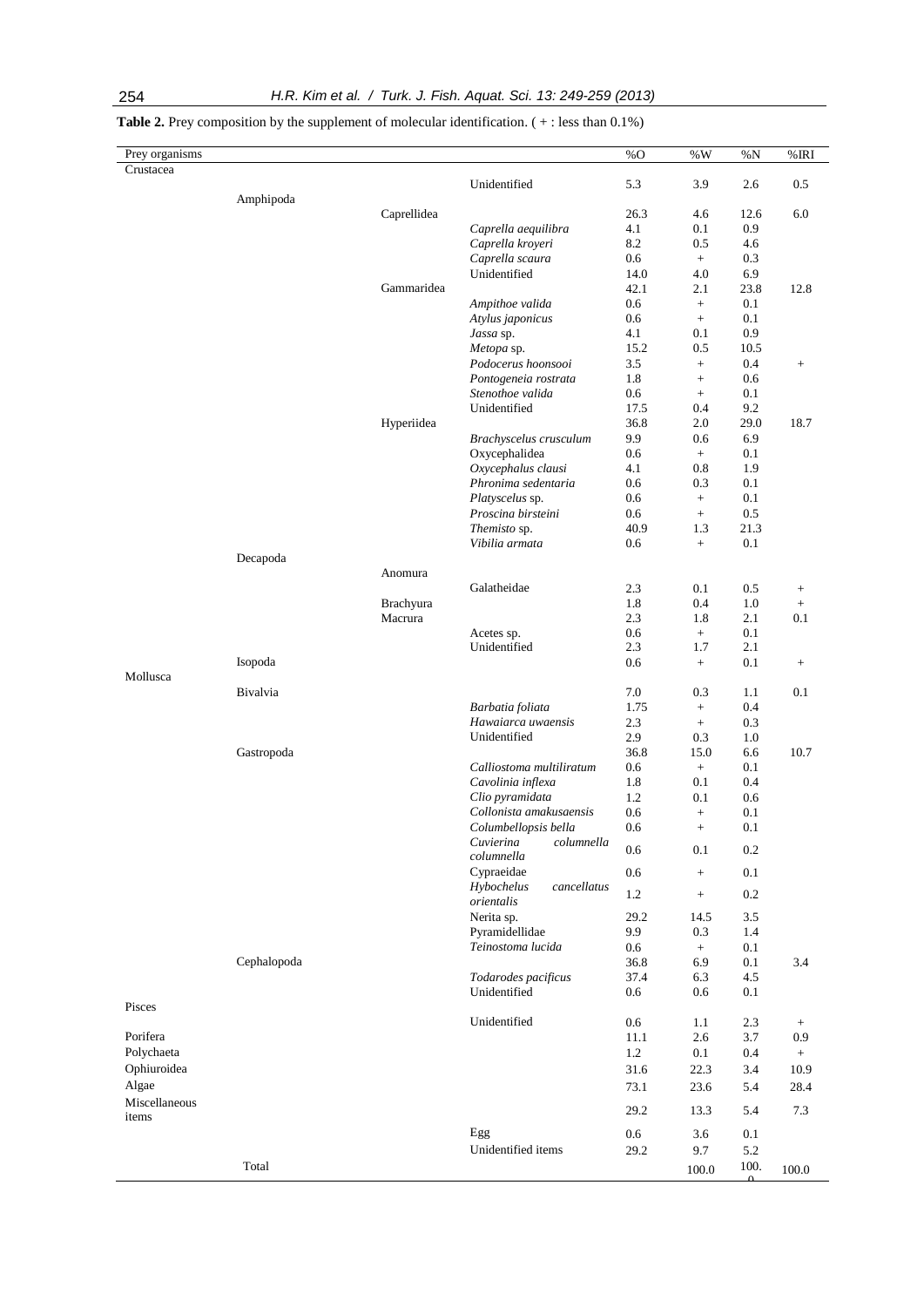

**Figure 5.** Ontogenetic diet variations of *Thamnaconus modestus.*

respectively. Ophiuroids were the most dominant prey items in the 25–30-cm and 35–40-cm size classes. Fish were found only in the 25–30-cm size class, accounting for 4.2% of the total weight.

#### **Vacuity Index (VI)**

The mean VI value was 19.0% and significantly decreased with increasing TL (Figure 6a). Half of the individuals  $<$  15.0 cm had empty stomachs. VI was 25.8% in 15−20 cm, 17.9% in 20−25 cm, 22.4% in 25−30 cm, and 11.8% in 30−35 cm. Individuals in the 40−45-cm range did not have empty stomachs.

# **Dietary Breadth İndex (DBI)**

DBI by fish size ranged from 0.08 to 0.19 (Figure 6b). DBI significantly increased with greater fish size  $(R^2 = 0.952, P < 0.001)$ . DBI of individuals < 15 cm was 0.08, and it gradually increased with fish size (0.14 for 20–25 cm and 0.19 for 35–40 cm).

# **Discussion**

The southern sea of Korea is influenced by the warm Tsushima current (Kondo, 1985), and the sea surface temperature is warmer than 10°C almost during throughout the year (Ahn *et al.*, 2005; Lee, 2003). The warm water provides ideal nurseries, permanent habitats, and migration routes for many fish and shellfish (NFRDI, 2005; Chung and Yang, 1991).

*T. modestus* is widely distributed in the low and warm latitudes (Assadi and Dehghani, 1997; Tatsuaki *et al.*, 1988), including the southern sea of Korea, where it plays an important role in marine ecosystem. In the present study, *T. modestus* was captured mainly in water warmer than 12°C. This is in accordance with findings published by Baik and Park (1989), who observed that *T. modestus* was mostly found in water ranging from 10 to 28°C. That we captured the most of the *T. modestus* in water >12°C confirms the findings of previous studies that *T. modestus* prefers warm water (Assadi and Dehghani, 1997; Tatsuaki *et al.*, 1988).

*T. modestus* is distributed in water depths ranging from 30 to 120 m (Baik and Park, 1989; Tatsuaki *et al.*, 1988; NFRDI, 2004). In the present study, 87% of the captured individuals were found in 80–120 m and 59% were found in 80–100 m. This result is similar to those of previous studies (Baik and Park, 1989; Tatsuaki *et al.*, 1988; NFRDI, 2004).

*T. modestus* spawns in shallow areas and juveniles migrate to deep areas where they grow into adults (NFRDI, 2009). In the present study, individuals in deeper areas were significantly larger than those in shallower areas. This finding implies that smaller individuals are distributed in shallower waters. In addition, after eggs are spawned in shallower waters, individuals moved to deeper waters as they grew.

Monacanthid species feeding ecology has been studied in various regions (Miyajima *et al.*, 2011; Kwak *et al.*, 2003; Bell *et al.*, 1978; Randall, 1967). Monacanthids consume various prey items such as seagrasses, algae, hydroids, mollusks, crustaceans, and polychaetes (Bell *et al.*, 1978; Peristiwady and Geistdoerfer, 1991; Randall, 1967). Like other monacanthids, *T. modestus* lives near the bottom of the seafloor (Randall, 1967). Accordingly, majority of the stomach contents in this study were benthic animals (e.g., gastropods, bivalves, crustaceans, sponges, and echinoderms), except cephalopods. A nektonic cephalopod consumed by *T. modestus* stays near the bottom during the daytime and ascends to the surface at night by diel vertical migration (Song *et al.*,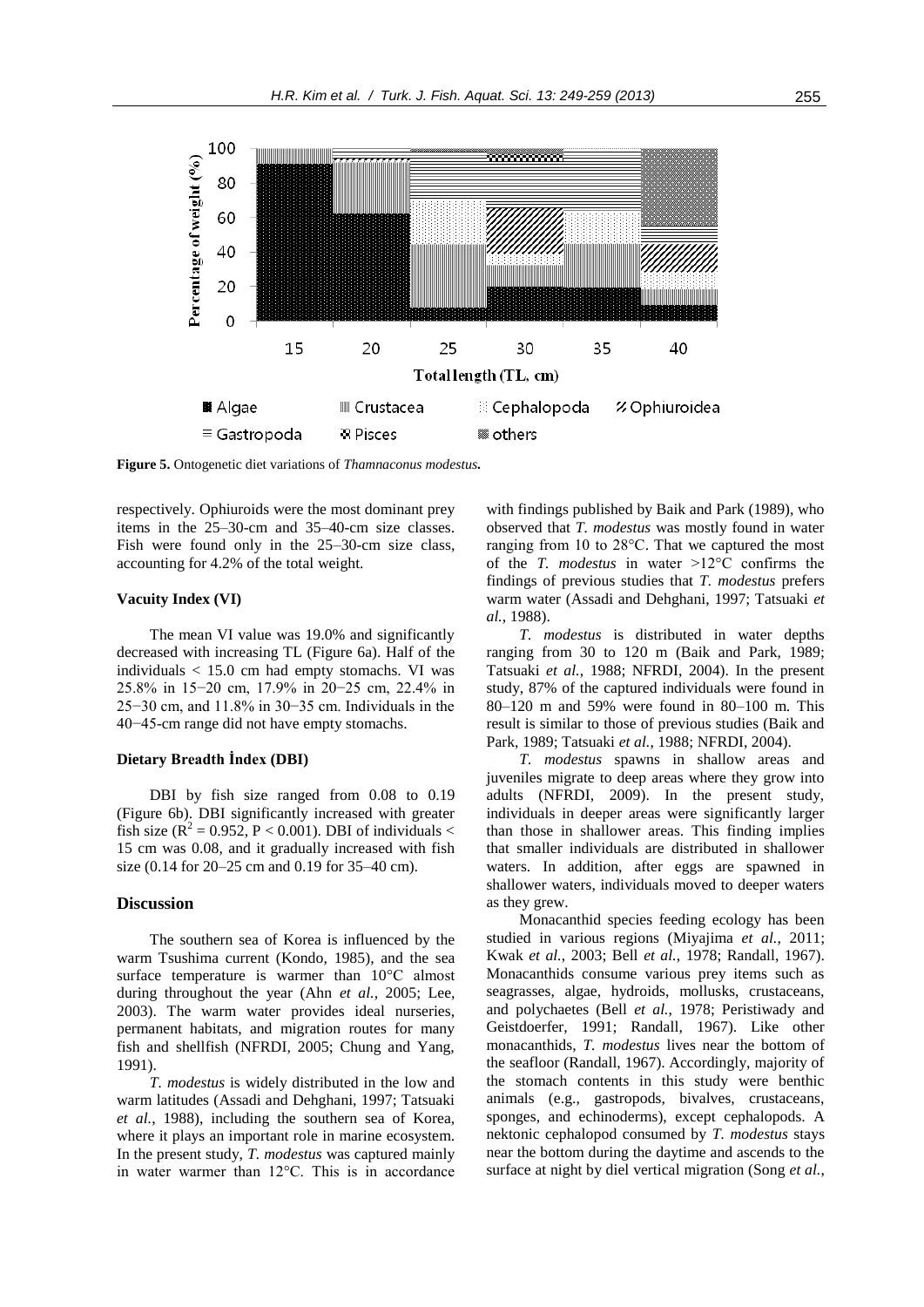

**Figure 6.** Vacuity index (a) and Dietary breadth index (b) of *Thamnaconus modestus* by total body length**.**

2006; Kawabata *et al.*, 2006). Therefore, *T. pacificus* fed on both benthic animals and epiplankton (Kim *et al.*, 2007; Song *et al.*, 2006). DBI value near the zero show *T. modestus* was specialist consuming algae and some benthic animals although there was ontogenetic change.

Among 20 species in the family of Monacanthidae, small individuals with TL between 4.6 and 6.5 cm (Randall, 1967) and between 8.0 and 10.9 cm (El-Ganainy, 2010) mostly consume algae. We observed that individuals < 20 cm fed on vegetable prey items and those >20 cm primarily consumed animal prey items. *T. modestus* with 50% maturity corresponded to 21.0 cm in TL (NFRDI, 2009; Baik and Park, 1989). We observed significant changes in prey composition at 20 cm in TL. Consumption of vegetative prey items was sharply decreased and animal prey items drastically increased in individuals > 20.0 cm. Our data did not elucidate the relationship between sex maturity and prey composition. However, the fact that small fish hatch in shallow areas rich in algae and migrate to deeper areas as they grow might be associated with the shift in prey composition. Settling in algae-rich shallow areas may be a survival tactic because juvenile fish are not strong swimmers and have small mouths (Randall, 1967). Small mouths may be better suited for algae feeding, but as the fish grow, they are able to consume small animals. Accordingly, they migrate to deeper areas inhabited by various marine animals.

20.8% of total prey weight has been identified by molecular analysis, but 9.7% of total prey weight still remains unidentified things. It was very difficult to know the taxon of the preys because preys different each other were mixed and digested well. Various methods and attempt for knowing food ecology of marine animals were needed. In general, species in the family Monacanthidae have lower VI values (Peristiwady and Geistdoerfer, 1991; Kwak *et al.*, 2003; Huh and Kwak, 1998). However, the VI value of *T. modestus* was 19.0%, which is higher than that of other monacanthids, although there is ontogenetic change. During the spawning season, fish typically reduce their feeding activity (Bond, 1979; Baeck *et*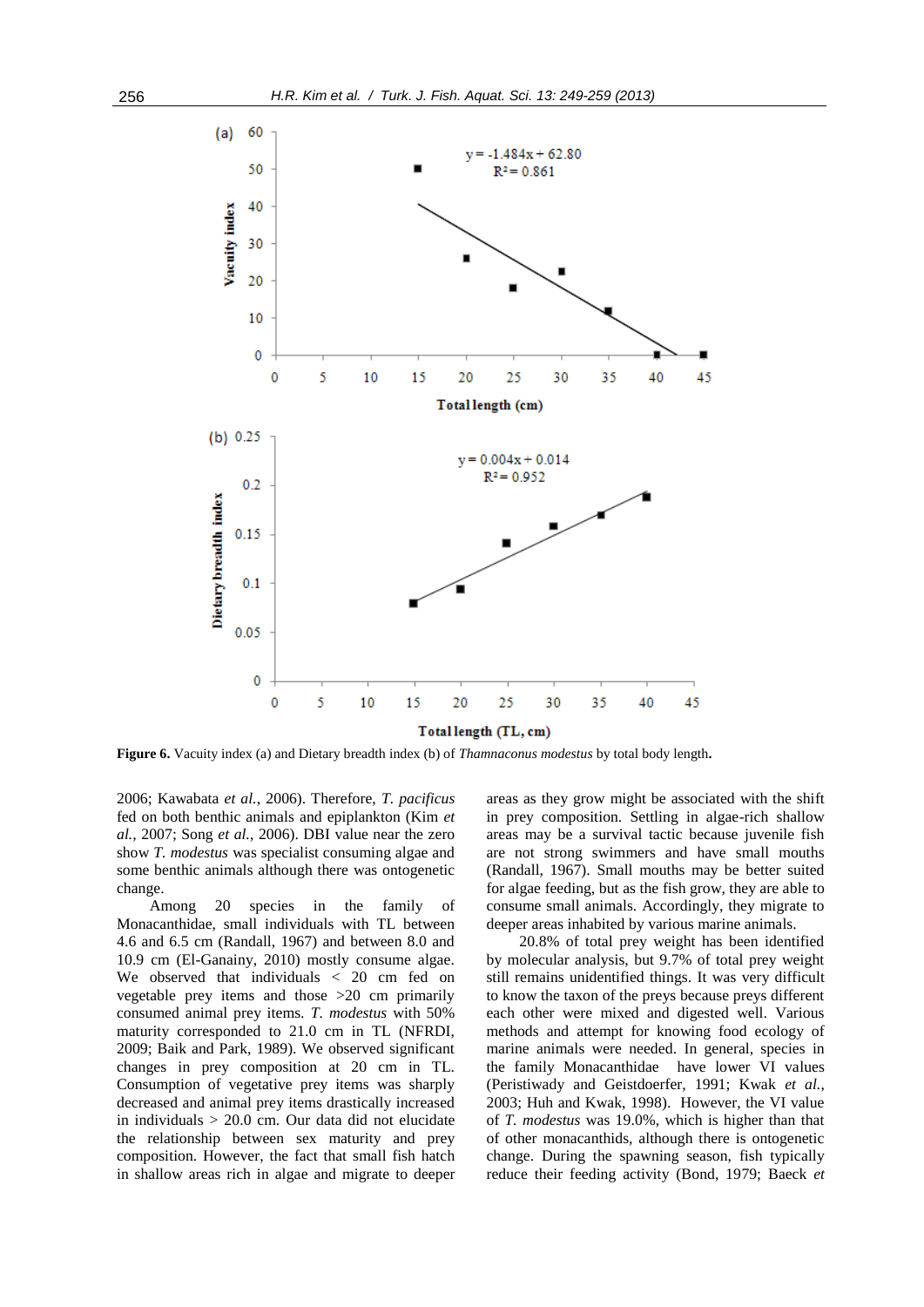*al.*, 2007). The samples in the present study were collected in May and June, which is the *T. modestus* spawning season (Lee *et al.*, 2000; Park, 1985). The higher VI observed in the present study may be attributable to the fact that the samples were collected in the spawning period*.* In addition, feeding activity varies throughout the day (Sturdevant *et al.*, 2002; Kwak *et al.*, 2006; Zhang, 1988). If *T. modestus* fed heavily at night and was collected immediately, VI would be lower than that observed in the present study.

Beginning in the 1990s, large jellyfish blooms around the world damaged marine ecosystems and coastal industries (Uye, 2008; Daryanabard and Dawson, 2008; Purcell *et al.*, 2007; Chung *et al.*, 2012). For this reason, many policies have been implemented to control the jellyfish bloom (Chung *et al.*, 2012). In Korean coastal water, seedlings of *Stephanolepis cirrhifer* and *T. modestus* have been released to control jelly fish population since filefish are known the predator of jelly fish (Masuda *et al.*, 2008; Miyajima *et al.*, 2011). Jellyfish appearing frequently in Korean coastal seas include *Nemopilema nomurai*, *Aurelia aurita*, and *Spirocodon saltatrix*  (Chung *et al.*, 2012). *N. nomurai* are distributed in areas shallower than 30 m. *S. saltatrix* and *A. aurita* are found in waters <10 m (Lee *et al.*, 2007; Hong *et al.*, 2006). As reported here and previously, adult *T. modestus* inhabits depths > 40 m. Therefore, filefish and jellyfish may not coexist in marine ecosystems, and seedling release may not be an effective method for controlling jellyfish blooms.

However, early juveniles inhabit shallower waters where jellyfish polyps are commonly found. The jellyfish body consist of mostly of water and is relatively well digested (Larson, 1986; Arai *et al.*, 2003). This makes it difficult to investigate stomachs for jellyfish, and other methods, such as stable isotope analysis and advanced laboratory experiments, are required. In addition, if *S. cirrhifer* and *T. modestus* juveniles consume jellyfish polyps at shallower depths, seedling release should be properly timed to coincide with the appearance of jellyfish polyps.

In conclusion, the results of this study provide new insights into the role of *T. modestus* in marine ecosystems and offer information that will be useful in guiding resource management efforts.

# **Acknowledgments**

This work was supported by the Korean National Fisheries Research & Development Institute (RP-2013-FR-009).

### **References**

Ahn, Y.H., Shanmugam, P., Chang, K.I., Moon, J.E. and Ryu, J.H. 2005. Spatial and temporal aspects of phytoplankton blooms in complex ecosystems off the Korea coast from satellite ocean color observations.

Ocean Science Journal, 40: 67–78.

- Arai, M.N., Welch, D.W., Dunsmuir, A.L., Jacobs, M.C. and Ladouceur, A.R. 2003. Digestion of pelagic Ctenophora and Cnidaria by fish. Canadian Journal of Fisheries and Aquatic Sciences, 60: 825–82.
- Assadi, H. and Dehghani, R.P. 1997. Atlas of the Persian Gulf and the Sea of Oman fishes. Iranian Fisheries Research and Training Organization, Iran, 226 pp.
- Baik, C.I., and Park, J.H. 1989. Fluctuation of fishing conditions of black scraper, *Navodon modestus* (GUNTHER), in relation to oceanographic characteristics in Korean waters. Bulletin of National Fisheries Research and Development Agency, 1–43.
- Baeck, G.W., Huh, S.H., Park, J.M. and Pack, S.C. 2007. Feeding habits of Pacific cod (*Gadus macrocephalus*) in the coastal waters off Gadeok-do, Korea. Korean Journal of Ichthyology, 19: 318–323.
- Bell, J.D., Burchmore, J.J. and Pollard, D.A. 1978. Feeding ecology of three sympatric species of leatherjackets (Pisces: Monacanthidae) from a *Posidonia* seagrass habitat in New South Wales. Australian Journal of Marine and Freshwater Research, 29: 631–643. doi:10.1071/MF9780631
- Blankenship, L.E. and Yayanos, A.A. 2005. Universal primers and PCR of gut contents to study marine invertebrate diets. Molecular Ecology, 14: 891–899. doi: 10.1111/j.1365-294X.2005.02448.x
- Bond, C.E. 1979. Biology of fishes. W. B. Saunders Co. Philadelphia, 514 pp.
- Chihara, M. and Murano, M. 1997. An illustrated guide to marine plankton in Japan. Tokai University Press, Tokyo, 1574 pp.
- Chung, M.H., Youn, S.H and Yoon W.D. 2012. Research trends of the jellyfish blooms. Journal of the Korean Society of Oceanography, 17: 25–31.
- Chung, C.S. and Yang, D.B. 1991. On the primary productivity in the southern sea of Korea. Journal of the Korean Society of Oceanography, 26: 242–254.
- Clarke, K.R. 1993. Non-parametric multivariate analyses of changes in community structure. Australian Journal of Ecology, 18: 117–143. doi: 10.1111/j.1442- 9993.1993.tb00438.x
- Daryanabard, R. and Dawson, M. N. 2008. Jellyfish blooms: Crambionella orsini (Scyphozoa: Rhizostomeae) in the Gulf of Oman, Iran, 2002-2003. Journal of the Marine Biological Association of the UK, 88: 477-483. doi: 10.1017/S0025315408000945
- Dunn, M.R., Szabo, A., Mcveagh, M.S. and Smith, P.J. 2010. The diet of deepwater sharks and the benefits of using DNA identification of prey. Deep-Sea Research I, 57: 923–930.
- El-Ganainy, A.A. 2010. Some biological aspects of the filefish *Setphanolepis diaspros* (family: Monacanthidae) from the Gulf of Suez, Egypt. Researcher, 2: 75–78.
- Folmer, O., Black, M., Hoeh, W., Lutz, R. and Vrijenhoek, R. 1994. DNA primers for amplification of mitochondrial cytochrome c oxidase subunit I from diverse metazoan invertebrates. Molecular Marine Biology and Biotechnology, 3: 294–299.
- Gibson, R.N. and Ezzi, I.A. 1987. Feeding relationship of a demersal fish assemblage on the west coast of Scotland. Journal of Fish Biology, 1: 55–69. doi: 10.1111/j.1095-8649.1987.tb05214.x
- Grossman, G. D. 1986. Food resources partitioning in a rocky intertidal fish assemblage. Journal of Zoology, 1: 317–355.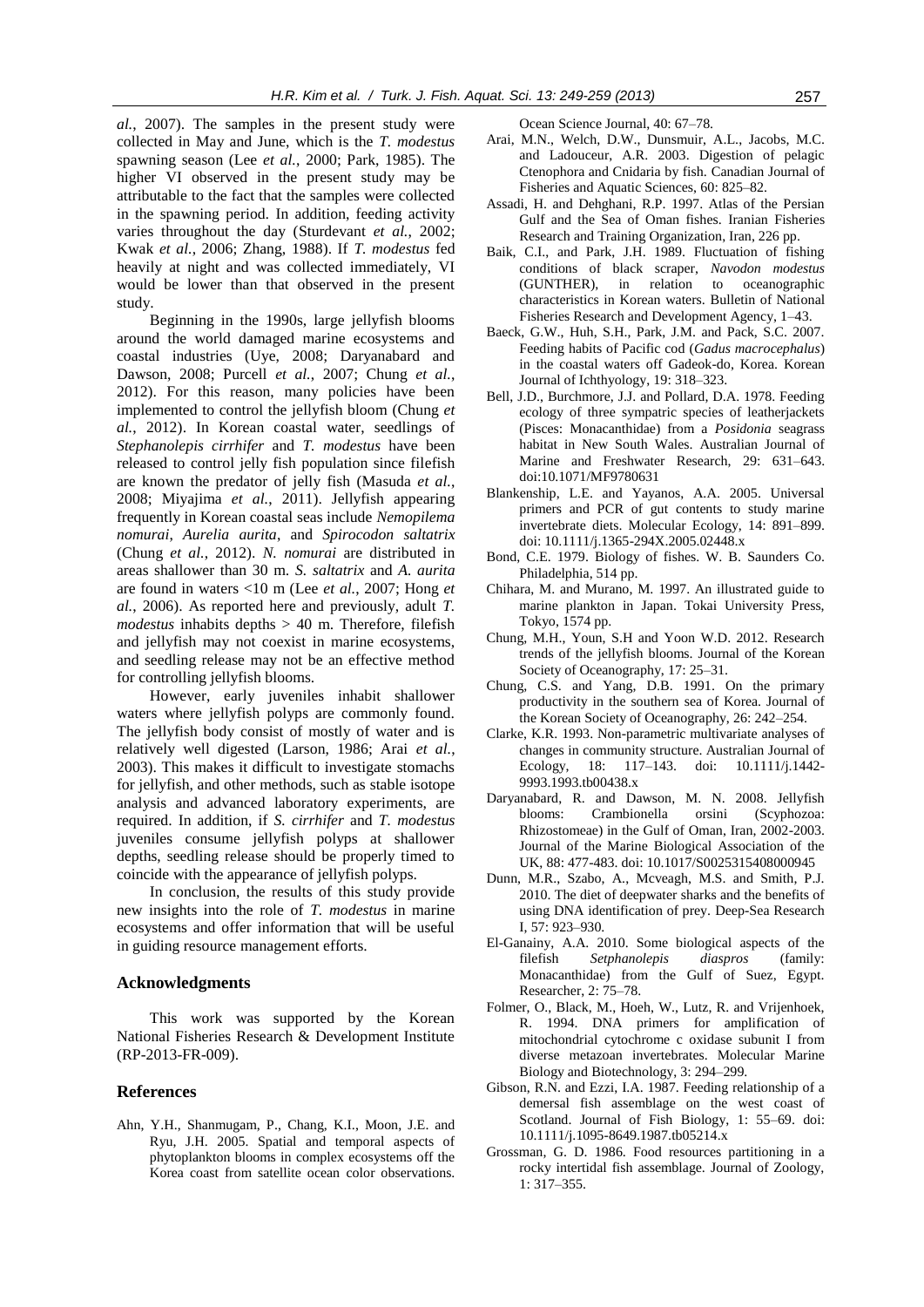- Hong, S.Y., Park, K.Y., Park, C.W., Han, C.H., Suh, H.L., Yun, S.G., Song, C.B., Jo, S.G., Lim, H.S., Kang, Y. S., Kim, D.J., Ma, C.W., Son, M.H., Cha, H.K., Kim, K.B., Choi, S.D., Park, K.Y., Oh, C.W., Kim, D.N., Shon, H.S., Kim, J.N., Choi, J.H., Kim, M.H. and Choi, I.Y. 2006. Marine invertebrates in Korea Coast. Academy book, Seoul. 479 pp.
- Huh, S.H. and Kwak, S.N. 1998. Feeding habits of *Favonigobius gymnauchen* in the eelgrass (*Zostera marina*) bed in Kwangyang bay. Journal of Korean Fisheries Society, 31: 372–379.
- Jarman, S.N., Gales, N.J., Tierney, M., Gill, P.C. and Elliott, N.G. 2002.A DNA-based method for identification of krill species and its application to analysing the diet of marine vertebrate predations. Molecular Ecology, 11: 2679–2690.
- Kawabata, A., Yatsu, A., Ueno, Y., Suyama, S. and Kurita, Y. 2006. Spatial distribution of the Japanese squid, *Todarodes pacificus*, during its northward migration in the western North Pacific ocean. Fisheries Oceanography, 15: 113–124. doi: 10.1111/j.1365– 2419.
- Kim, I.S., Choi, Y., Lee, C.L., Lee, Y.J., Kim, B.J. and Lim, J.H. 2005. Illustrated Book of Korean Fish. Kyohak Publishing, Seoul, 1–615.
- Kim, J.H., Park, J.Y., Jung, J.W., Kim, M.J., Lee, W.S., An, C.M., Kang, J.H. and Hwang, S.Y. 2011. Species identification of filefishes (Monacanthidae) using DNA microarray in Korean marketplace. Bio Chip Journal, 5: 229–235.
- Kim, N.G., Kim, K.S. and Kim, H.W. 2007. PCR of gut contents for a food web study of a marine ecosystem. Journal of Fisheries Science and Technology, 10: 179–185.
- Kondo, M. 1985. Oceanographic investigations of fishing grounds in the East China Sea and the Yellow Sea-I. Characteristics of the mean temperature and salinity distributions measured at 50m and near the bottom. Bulletin of Seikai Regional Fisheries Research Laboratory, 62: 19–66.
- Krebs, C.J. 1989. Ecological methodology. Harper and Row, New York, 654 pp.
- Kwak, S.N., Baeck, G.W. and Huh, S.H. 2003. Feeding habits of *Stephanolepis cirrhifer* in a *Zostera marina* bed. Korean Journal of Ichthyology, 15: 219–223.
- Kwak, S.N., Huh, S.H. and Choi, C.G. 2006. Diel changes in the diet of *Rudarius ercodes*: A diurnal omnivore and nocturnal carnivore. Korean Journal of Ichthyology, 18: 178–183.
- Larson, R.J. Water content, organic content, and carbon and nitrogen composition of medusa from the northeast Pacific. 1986. Journal of experimental marine biology and ecology, 99: 107–120. doi: 10.1016/0022- 0981(86)90231-5.
- Lee, C.I. Relationship between variation of the Tsushima warm current and current circulation in the East Sea. 2003. DSc. Thesis. Busan: National University of Pukyung.
- Lee, K.H, Kim, I.O, Yoon, W.D, Shin, J.K and An, H.C. 2007. A study on vertical distribution observation of giant jellyfish (*Nemopilema nomurai*) using acoustical and optical methods. Journal of the Korean society of fisheries technology, 43: 355–361.
- Lee, S.G. 2011. Utility of COI and CytB mtDNA in phylogenetic analysis of Lepidoptera. MSc. Thesis. Chungbuk: National University of Chungbuk.
- Lee, S.J., Go, Y.B. and Choi, Y.C. 2000. Egg development

and morphological changes of larvae of the black scraper, *Thamnaconus modestus*. Korean Journal of Ichthyology, 12: 208–214.

- Lee, S.J., Go, Y.B., Lee, Y.D., Jung, J.H. and Han, C.H. 2000. Annual reproductive cycle of the black scraper, *Thamnaconus modestus*, on the southern coast of Jeju island. Korean Journal of Ichthyology, 122: 71–84.
- Maeda, T., Nakatani, T., Takahashi, T. and Takagi, S. 1988.Distribution and migration of adult Walleye Pollock off Hiyama, southwestern Hokkaido. Proceedings of the International Symposium on the Biology and Management of Walleye Pollock, 325– 347.
- Masuda, R., Yamashita, Y., Matsuyama, M. Jack mackerel *Trachurus japonicus* juveniles use jellyfish for predator avoidance and as a prey collector (2008). Fisheries science, 74: 282–290.
- MIFFAF (Ministry for Food, Agriculture, Forestry and Fisheries). 2008. A study about road map of fishery resource recovery plan, 88 pp.
- Min, D.K. 2004. Mollusks in Korea. Min molluscan research institute, Seoul, 566 pp.
- Miyajima, Y., Masuda, R. and Yamashita, Y. 2011. Feeding preference of threadsail filefish *Stephanolepis cirrhifer* on moon jellyfish and lobworm in the laboratory. Plankton and Benthos Research, 6: 12–17.
- Molinero, A. and Flos, R. 1992. Influence of season on the feeding habits of the common sole *Soleasolea*. Marine biology, 113: 499–507.
- Munoz, R.C., Currin, C.A. and Whitfield, P.E. 2011. Diet of invasive lionfish on hard bottom reefs of the Southeast USA: insight from stomach contents and stable isotopes. Marine Ecology Progress Series, 432: 181–193.
- Newsome, S.D., Tinker, M.T., Monson, D.H., Oftedal, O.T., Ralls, K., Staedler, M.M., Fogel, M.L. and Estes, J.A. 2009. Using stable isotopes to investigate individual diet specialization in California seaotters (*Enhydra lutris nereis*). Ecology, 90: 961–974.
- NFRDI (National Fisheries Research and Development Institute) 2004. Commercial fishes of the coastal & offshore waters in Korea. 333 pp.
- NFRDI (National Fisheries Research and Development Institute) 2009. Research on actual fisheries state and biological characteristics of *Thamnaconus modestus,*  2009. Research report in NFRDI, 1–76 pp.
- Park, B.H. 1985. Studies on the fishery biology of the Filefish *Navodon modestus*unther) in the Korea. Bulletin of National Fisheries Research and Development Institute, 34: 1–64.
- Peristiwady, T. and Geistdoerfer, A. 1991. Biological aspects of *Monacanthus tomentosus* (Monacanthidae) in the seagrass bed of Kotania Bay, west seram, Moluccas, Indonesia. Marine Biology, 109: 135–139.
- Pilling, G.M., Purves, M.G., Daw, T.M., Agnew, D.A. and Xavier, J.C. 2001. The stomach contents of Patagonian toothfish around South Georgia (South Atlantic). Journal of Fish Biology, 59: 1370–1384. doi: 10.1111/j.1095-8649.2001.tb00198.x
- Pinkas, L.M., Oliphant, S. and Iverson, I.L.K. 1971. Food habits of albacore, bluefin tuna and bonito in California waters. Fishery Bulletin, 152: 105 pp.
- Purcell, J.E., Uye, S.I. and Lo, W. T. 2007. Anthropogenic causes of jellyfish blooms and their direct consequences for humans: a review. Marine Ecology Progress Series, 350: 153-174.
- Randall, J.E. 1967. Food habits of reef fishes of the West